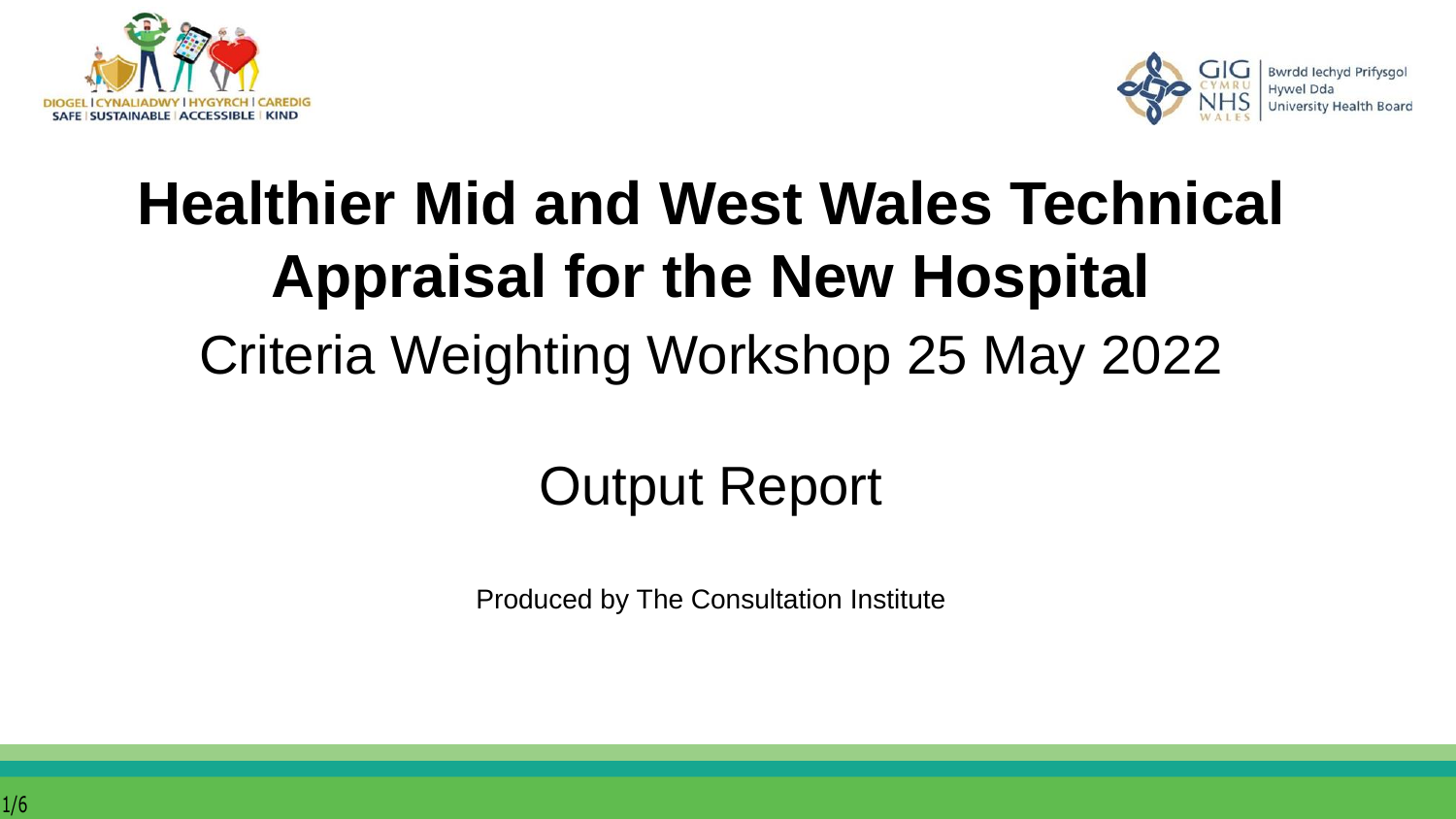

#### **Healthier Mid and West Wales Technical Appraisal for the New Hospital**

Criteria Weighting Workshop 25 May 2022



#### **Introduction:**

- This brief report presents the outcomes of a workshop held on the 25<sup>th</sup> of May 2022
- The objective of the workshop was to work in a 'balanced room' environment to establish the weight given to scoring criteria to be used in the technical appraisal of options for the new hospital in Hywel Dda University Health Board.
- The workshop was independently facilitated by the Consultation Institute.
- The participants were a mix of public stakeholders, staff and expert advisers.
- Voting was limited to public stakeholders and qualifying staff members.
- To achieve the 'balanced room' the votes from public stakeholders were in the majority.

## **Background:**

- The workshop was convened to consider weightings that will be applied to the scoring criteria:
	- Transport Accessibility
	- Acquisition and Planning
	- **Sustainability**
	- **Efficiency of Design**
	- Environment and Ecology
	- Infrastructure, Access and Travel
	- **Site Conditions**
- These criteria will be used in a separate options appraisal workshop on the 28th of June 2022
- The remainder of this report sets out the outcomes of the workshop.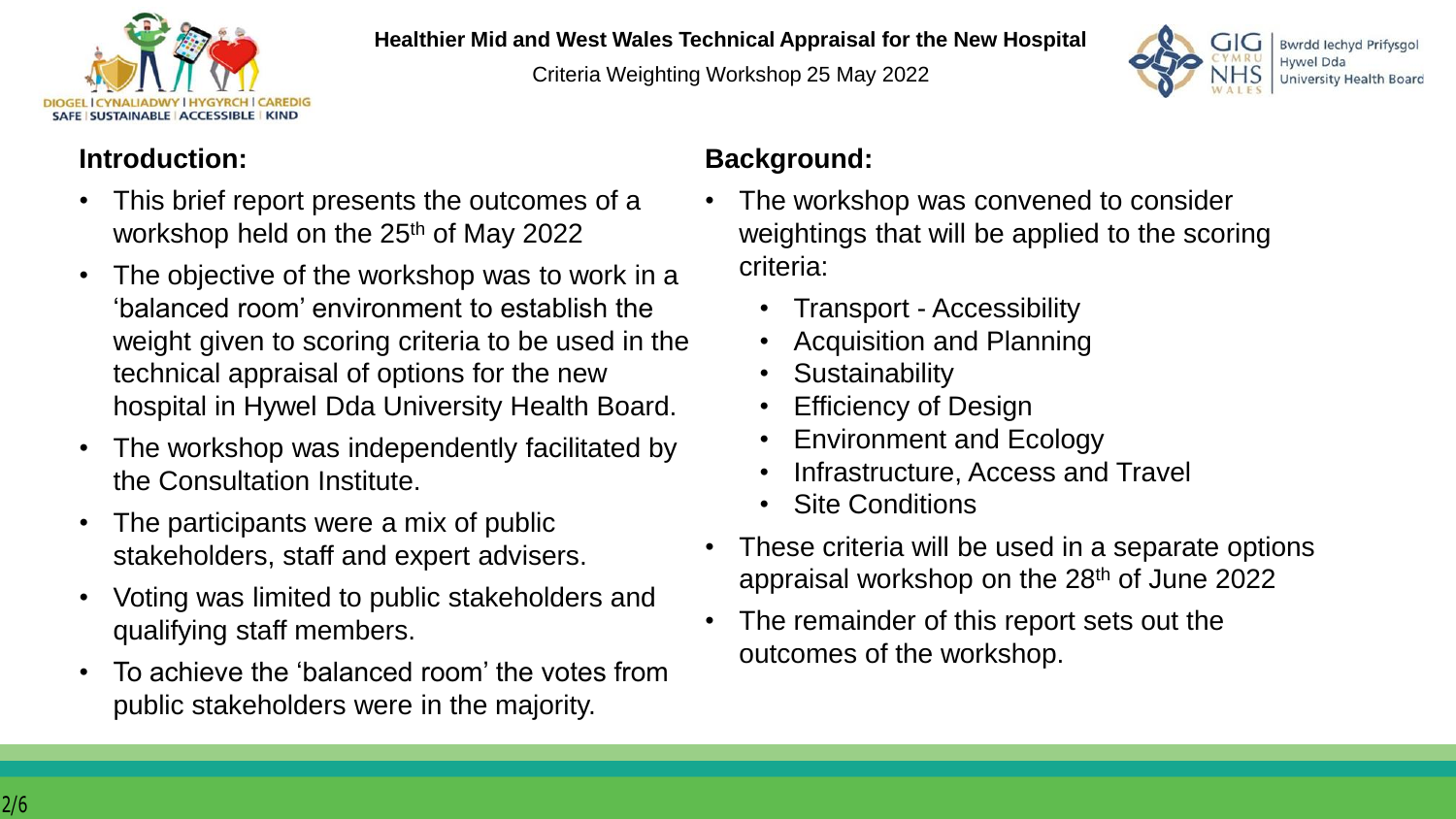

## **Mentimeter Scoring**

- Scoring participants were directed to the online collaboration site Mentimeter
- When the 42 participants who were eligible to vote had voted the results appeared as shown
- From this it is apparent that participants viewed the criterial 'Transport-Accessibility' as the most important for weighting purposes
- 'Acquisition and Planning' was viewed as the least important
- The full results were downloaded from Mentimeter and are presented on the following pages.

#### **Healthier Mid and West Wales Technical Appraisal for the New Hospital**

Criteria Weighting Workshop 25 May 2022



**Bwrdd lechyd Prifysgol Hywel Dda University Health Board** 

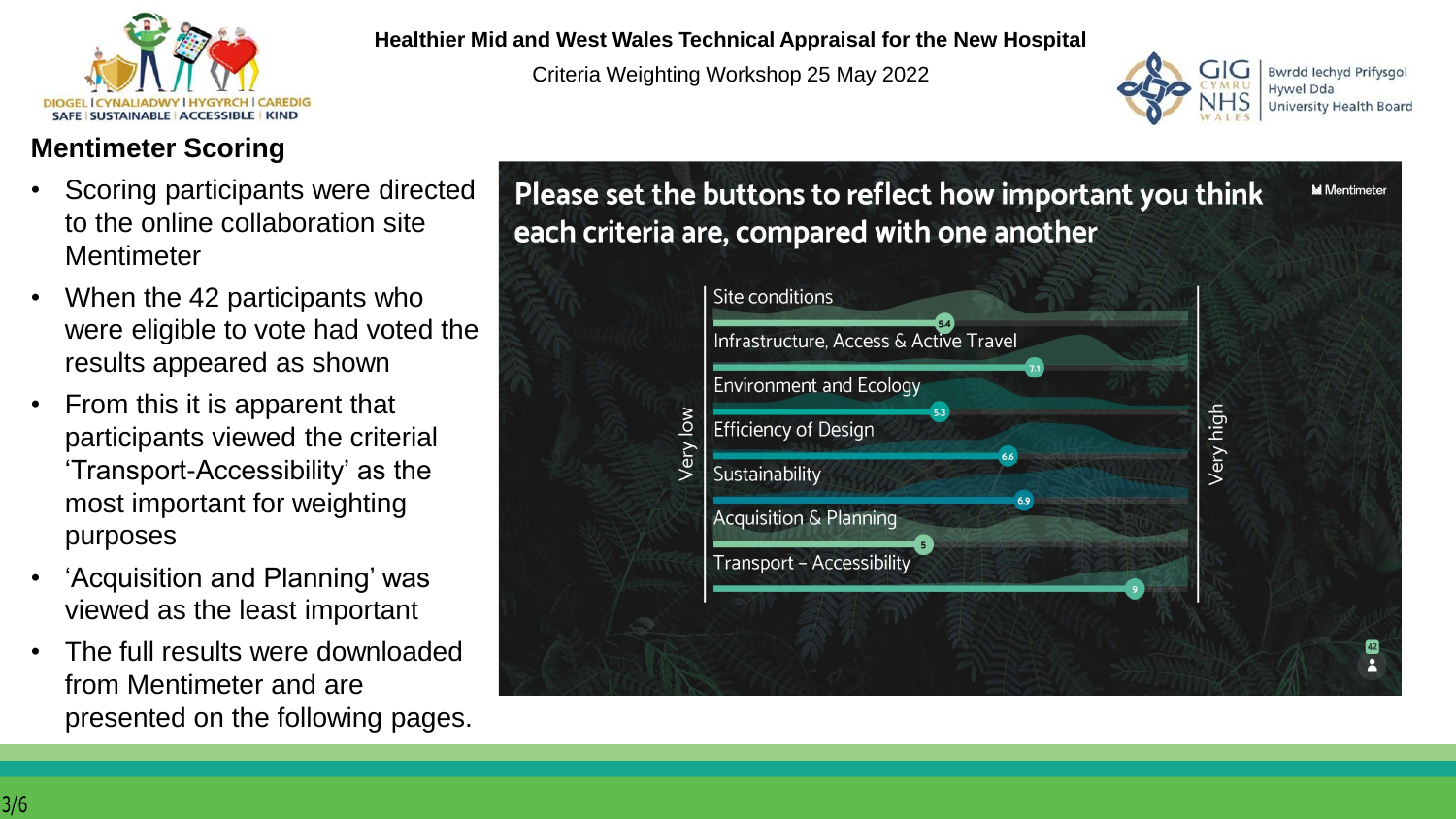

## **Weighted Scores:**

- A total of 42 votes were submitted to Mentimeter by workshop participants.
- We applied the weighted average produced by **Mentimeter**
- This provided us with the weightings for each criteria as show in the chart.

#### **Healthier Mid and West Wales Technical Appraisal for the New Hospital**

Criteria Weighting Workshop 25 May 2022



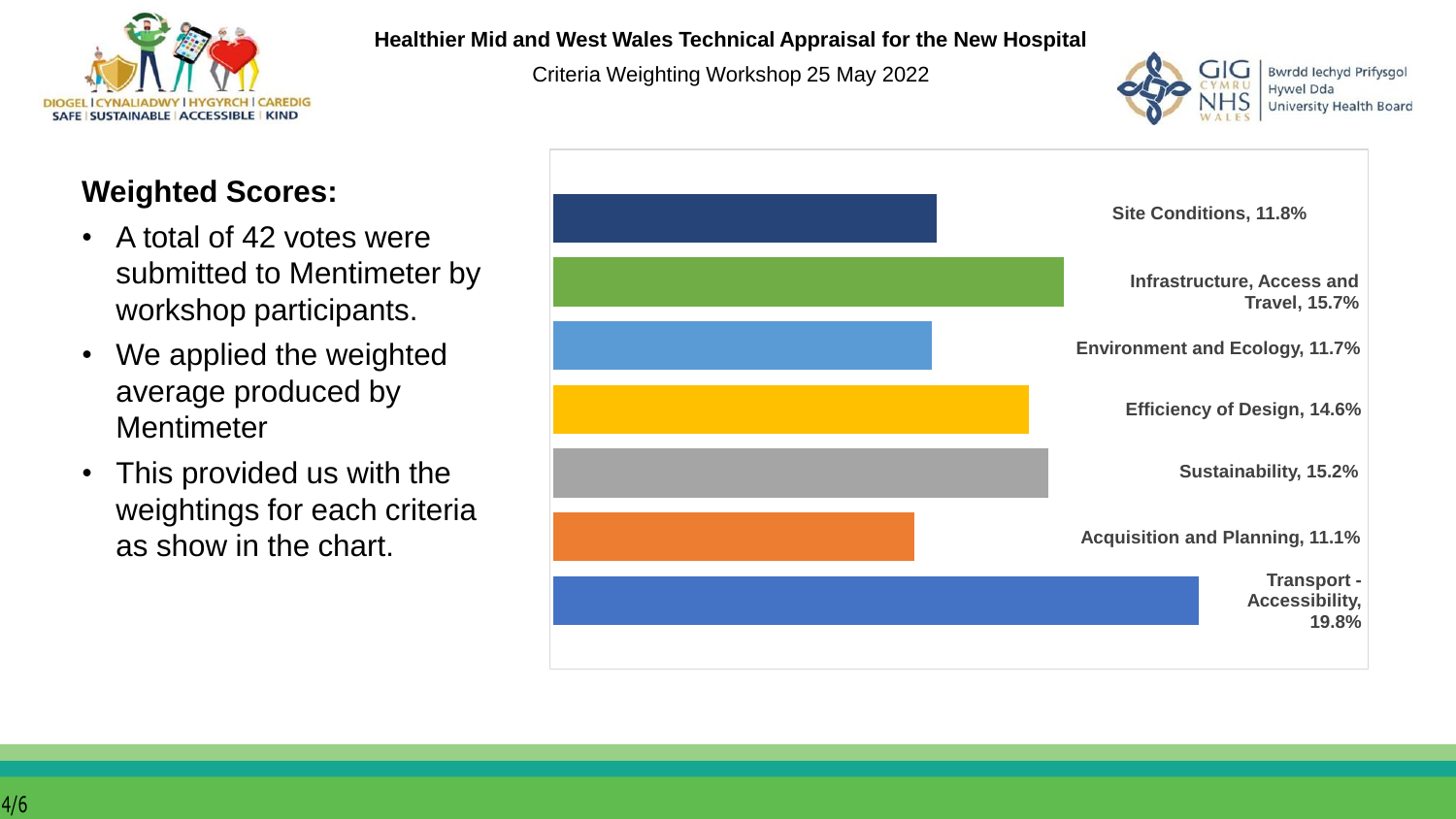

#### **Healthier Mid and West Wales Technical Appraisal for the New Hospital**

Criteria Weighting Workshop 25 May 2022



**Bwrdd lechyd Prifysgol** Hywel Dda **University Health Board** 

## **Weighted Scores:**

- The chart on the preceding page was produced from the data shown in tabular format to the right.
- The weighted average score<sup>\*</sup> of each of the seven criteria has been used to produce the weighting which will be applied to options appraisal
- In order of weighting (rounded) the criteria are:
	- 1. Transport Accessibility 20%
	- 2. Infrastructure, Access and Travel 16%
	- 3. Sustainability 15%
	- 4. Efficiency of Design 15%
	- 5. Site Conditions 12%
	- 6. Environment and Ecology 12%
	- Acquisition and Planning 11%

These figures have been adjusted to take account of a transposition error made in inputting the scores of one participant who could not access Mentimeter directly due to local security settings.

|                                   | Weighted<br><b>Average</b> |         |
|-----------------------------------|----------------------------|---------|
| <b>Criteria</b>                   | <b>Score</b>               | Weight  |
| <b>Site Conditions</b>            | 5.35714                    | 11.81%  |
| Infrastructure, Access and Travel | 7.11905                    | 15.70%  |
| <b>Environment and Ecology</b>    | 5.28571                    | 11.65%  |
| <b>Efficiency of Design</b>       | 6.64286                    | 14.65%  |
| Sustainability                    | 6.90476                    | 15.22%  |
| <b>Acquisition and Planning</b>   | 5.04762                    | 11.13%  |
| <b>Transport - Accessibility</b>  | 9.0000                     | 19.84%  |
| <b>TOTAL</b>                      | 45.3571                    | 100.00% |